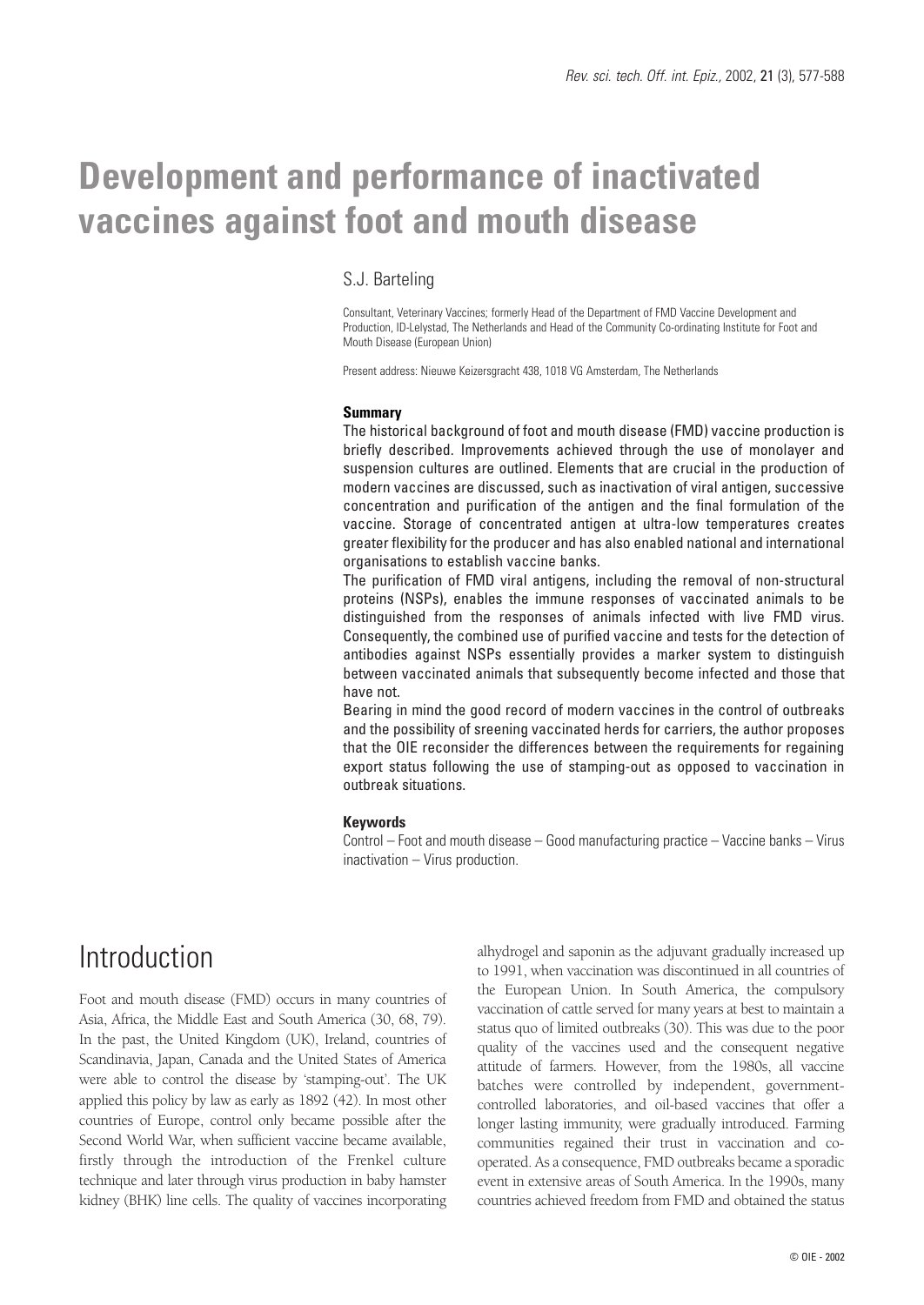of 'FMD free without vaccination' from the Office International des Epizooties (OIE: World organisation for animal health) (30, 79).

The history of the disease in South America demonstrates that for the control of widespread disease, the quality of the vaccines employed is crucial for the success of an eradication programme.

The critical elements for the production of quality vaccines are discussed below.

# Historical background of FMD vaccine production

After Sabin developed an attenuated poliomyelitis vaccine, much research was carried out along the same lines for FMD in the 1950s and 1960s. The basic approach was to passage FMD virus in *in vitro* culture systems to select a virus population that induced an immune response to the virus without causing disease. Many such vaccines have been developed in the medical and veterinary fields. Production of attenuated (also referred to as 'modified-live') virus vaccines in cell cultures is relatively simple and cheap because only a small quantity of infectivity per dose of vaccine is required. However, difficulties were encountered in effecting viral attenuation for all animal types (species, breeds, sexes and ages) in which the vaccines were to be used. The problem of reversion to virulence was a further complicating issue (30, 68). Thus it was difficult to ensure safe attenuation of FMD virus for all varieties of animals that needed to be vaccinated in all circumstances. Outside the risks of back-mutation to virulence, there is the risk of contamination with other viruses, e.g. introduced by contaminated calf serum used in the culture medium. These difficulties resulted in the use of attenuated vaccines being abandoned in the late 1960s and early 1970s in most parts of the world.

The alternative was to use viruses that had been chemically inactivated (i.e. 'killed') as the basic immunogen in FMD vaccine. Upon injection into animals, antibodies against the surface proteins of the virus are induced that protect against future infection.

There are three crucial requirements for production of inactivated virus vaccines. Firstly, the viral antigen must be produced in large quantities because each dose of vaccine needs to contain high levels of inactivated virus to be effective. Secondly, the virus preparation must be inactivated in such a way that no residual infectivity remains but at the same time the immunogenicity of the surface proteins of the virus needs to be preserved. Thirdly, an adjuvant must be added to the vaccine to potentiate the antibody response to viral proteins.

The first inactivated vaccines against FMD employed the Waldmann formulation developed in Germany. This essentially involved artificially infecting cattle and then killing the animals at the height of clinical disease and harvesting the tongue epithelium to provide infective virus.  $Al(OH)_{3}$ -gel was then added to the virus preparation which was then inactivated with formaldehyde, the virus preparation clarified by chloroformtreatment and filtered through porcelain candle filters (14, 68, 87).

In the late 1940s, Frenkel developed a large-scale *in vitro* culture system using freshly cut slices of normal bovine tongue epithelium obtained from an abattoir (44). The harvested epithelium was subsequently infected with FMD virus to produce large quantities of newly replicated virus harvest which was mixed with chloroform, clarified by centrifugation and filtered through Seitz filters. Thereafter, the method was similar to that developed by Waldmann (44; for a review, see 14 also). The Frenkel-type vaccine worked very well (19). This method was adopted by a number of laboratories outside the Netherlands (42, 43, 68).

The main disadvantage of the Frenkel system is that during culture some contamination with bacteria and yeast cannot be avoided. In addition, because of the uncertainty of the source of the substrate (e.g. risks of bovine spongiform encephalopathy [BSE]), this method cannot fulfil the requirements for good manufacturing practice (GMP). Nevertheless, the Frenkel method continued to be used in several European laboratories until the discontinuation of vaccination in 1991.

In 1962 Mowat and Chapman (58) reported that FMD virus multiplied efficiently in a BHK cell line (77). These cells were subsequently adapted to growth in suspension culture (27, 28, 31, 82) which enabled relatively easy 'scaling-up' to an industrial level (66, 81). This production system provides the basis for almost all FMD vaccine manufactured in the world at present.

Some FMD outbreaks in Europe have been clearly linked to vaccination and/or vaccine production plants, either because the virus contained in the vaccine was not completely inactivated (12, 88), or, it escaped from production or test laboratories by other means (18, 48).

Formaldehyde was used to inactivate FMD vaccine virus for many years but suffers from the disadvantage that the kinetics of the inactivation process is not first-order. For this reason, formaldehyde was replaced by aziridin compounds, in particular binary ethylene-imine (BEI) (3, 4, 25, 26).

Difficulties in Germany and the Netherlands were encountered in the 1960s with controlling FMD outbreaks in pigs using vaccine that was available at that time. Eventually, the use of an eight-fold concentrated Frenkel-type vaccine enabled control of the outbreaks (20). However, it was clear that aqueous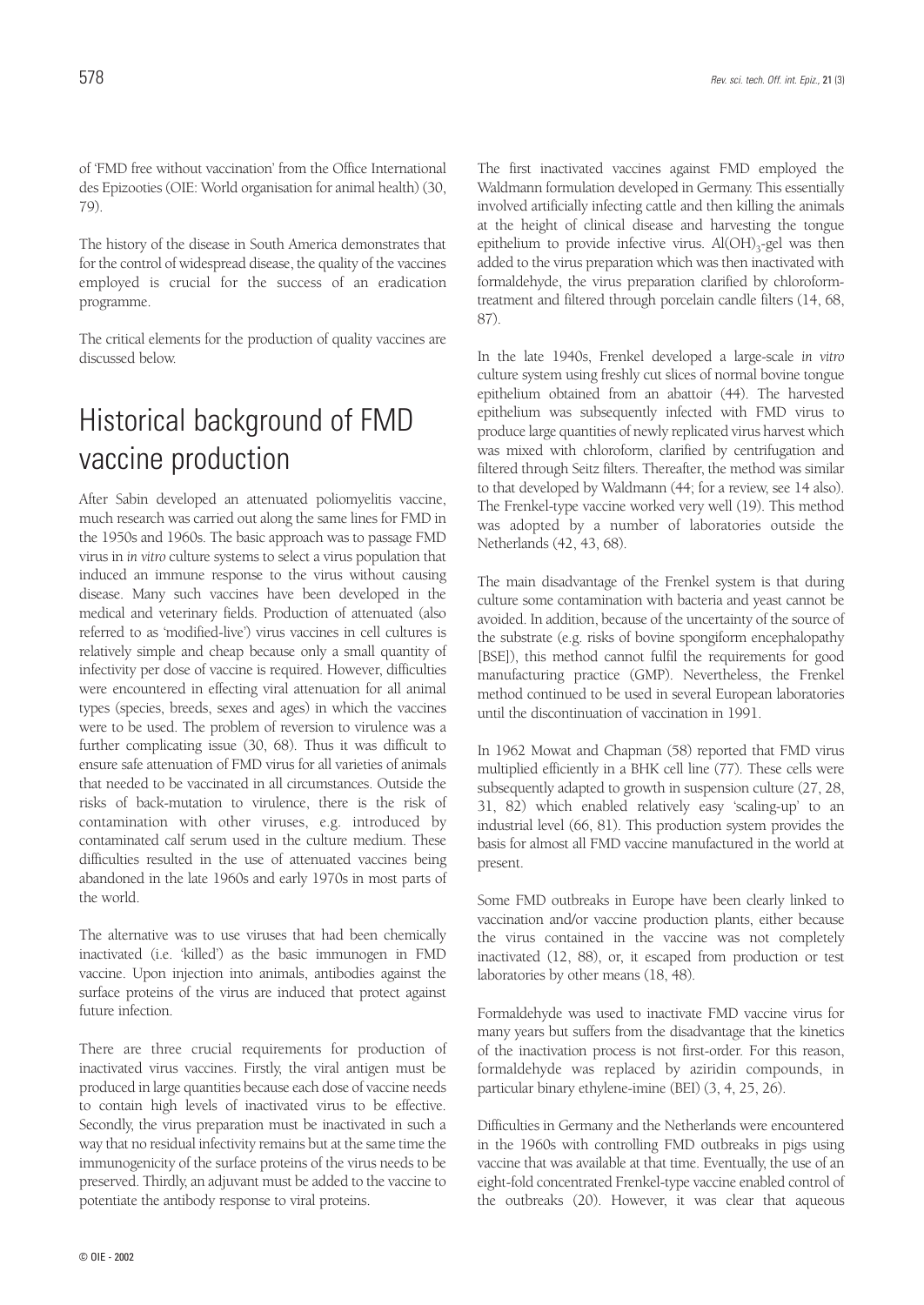aluminium hydroxide vaccines were not ideal for the protection of this species. Therefore, other adjuvant formulations were tried. It was discovered that antigen emulsified in mineral oil (45) protected pigs well (11, 53, 56). Others found that di-ethyl amino-ethyl dextran was effective in pigs even if added to vaccines containing aluminium hydroxide (49, 89). However, double-oil emulsion vaccines are currently preferred for the vaccination of pigs and in outbreak situations, because they can be used for the protection of all species.

## Key elements in foot and mouth disease vaccine production

### **The production environment**

The ease with which FMD virus can spread requires that all work with live virus must be carried out in a containment facility and under a regime that prevents the escape of the virus into the environment.

For GMP requirements, but also to ensure virus containment, all steps of the production process should be conducted in a closed system consisting of stainless steel vessels interconnected by piping. As even safety systems can fail, a strict regime for all staff and maintenance of 'awareness' of the risks are essential.

Inside the 'high-containment' areas of the production facility only work on live virus should be conducted. All other work, e.g. cultivation of the cells and vaccine formulation should be performed in areas of the facility where exclusion of live virus can be guaranteed. Inactivated antigen, the safety (i.e. freedom from FMD virus) of which has not yet been verified, must be processed in a separate part of the building, also under containment. Movement of people between areas of the facility where live virus may be present and 'clean' areas needs to be strictly controlled. Following the principle 'keep the devil inside the bottle as much as possible', and, also, 'where there is no virus it cannot escape', it is essential that 'open' work with live virus in the production facility is conducted in biological safety cabinets only.

In principle, the status of a country or zone 'free of FMD without vaccination' should not be compatible with the presence of FMD production facilities unless they are guaranteed secure. Therefore, it may be advisable that in future, an international organisation such as the OIE not only sets detailed requirements for the handling of live FMD viruses, but also carries out inspection on compliance.

#### **Good manufacturing practice**

In modern veterinary medicine, products must be produced in compliance with GMP. All substrates that are used in the production process (e.g. components of culture media, cells and vaccine seed viruses) must fulfil quality criteria and each step of the production process must be validated. In addition, buildings and equipment must fulfil minimum standards for finish and performance. Such a system requires licensing and inspection by a relevant authority (62).

Once procedures are validated and accepted they must be described in standard operation procedures (SOPs). Thus, for every production step a SOP must be available and followed exactly and may only be changed or replaced after the new procedure has been validated. All this must be guided and certified by independent quality assurance (QA) and quality control (QC) officers, while QC tests must be carried out independently from production.

### **Cell cultures**

Primary cell cultures are no longer acceptable for use in vaccine production. Besides the possibility that 'hidden' viruses may contaminate the vaccine, there is the fear of the presence of prions that cause spongiform encephalopathies. The latter proteins will not be eliminated by the inactivation procedure. Therefore, cells of a well characterised cell line should be used and serum and/or other biological products used for the culture medium should originate from countries free of BSE.

As outlined above, most vaccine producers now use suspension cultures of the BHK cell line (66, 81). Before the cells are used for virus production, the cell growth medium containing calf serum is generally replaced by serum-free medium. Alternatively, poly-ethylene glycol (PEG)-treated serum, from which gamma globulins are removed, may be used in the cell culture growth medium in which case it may not be necessary to use serum-free medium during the virus replication phase. If, after inactivation of the virus, the antigen is concentrated by PEG precipitation, there will be little or no co-precipitation of serum proteins and a purified or partially purified product thus obtained (8, 14).

### **Seed virus**

#### Selection of vaccine strains

There is a widely held idea that because vaccine strains should be antigenically as close as possible to the strains of virus circulating in the field, local field strains should be used in the manufacture of effective vaccine. This is a misconception. Firstly, many field strains are difficult to adapt to grow in BHK suspension cultures (70). They may not be stable or, after adaptation, their antigenicity may be changed (23, 55). Secondly, it may take a considerable period of time to adapt a new strain for commercial production and complete all the test and validation procedures necessary. Furthermore, some standard vaccine strains perform better and elicit protection against a wider range of intratypic variants than others (22, 70). Thus the desire to incorporate new field strains immediately into commercial vaccines needs to be tempered by the realities. For certain countries or regions in South America, only selected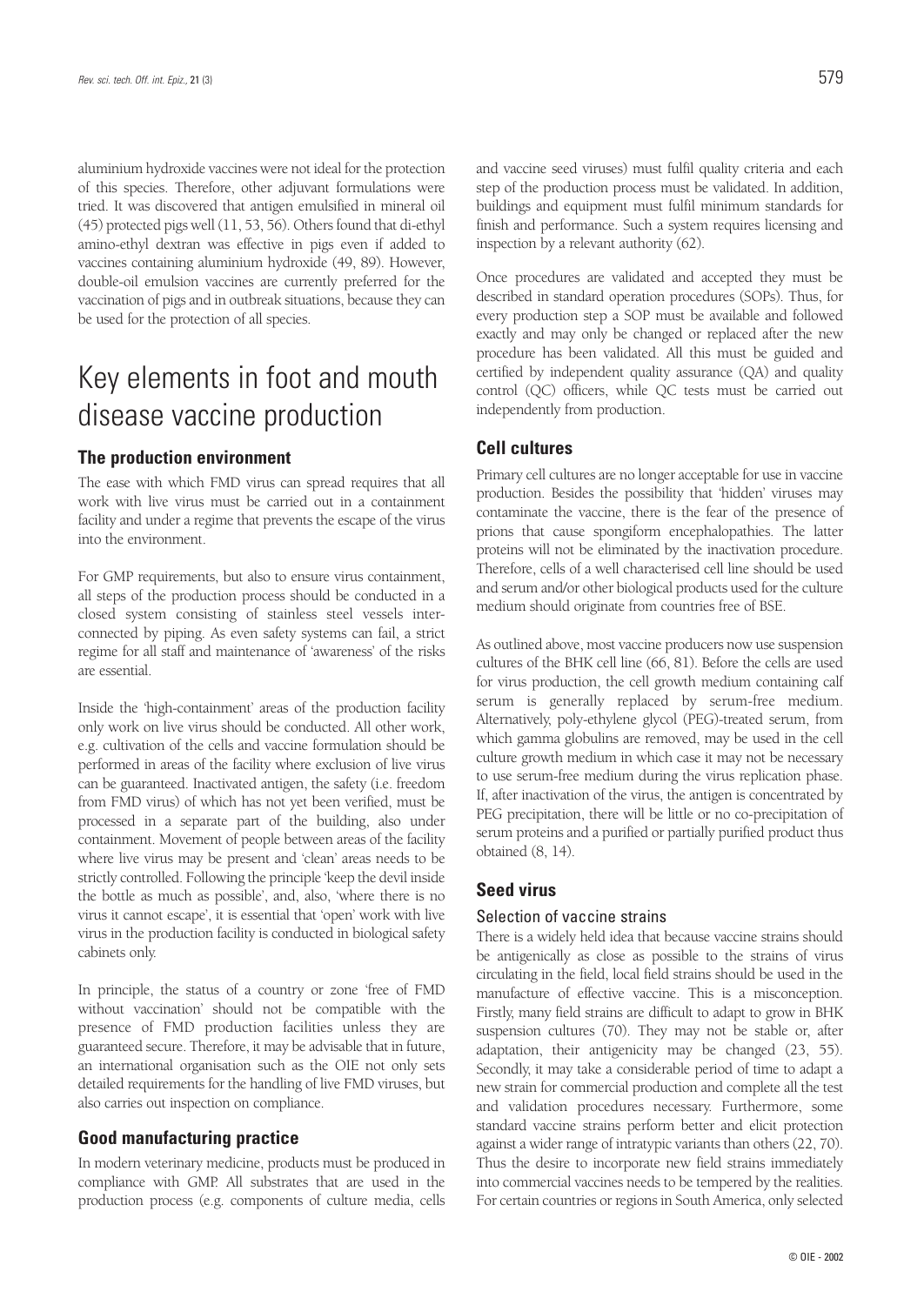vaccine strains are permitted to be incorporated into vaccines. These are selected by the laboratory of the Pan-American Center for Foot-and-Mouth Disease (PANAFTOSA: Centro Panamericano de Fiebre Aftosa) in Rio de Janeiro in close cooperation with national laboratories and national Veterinary Services (30). Some strains, e.g. the  $O_1$  BFS-related  $O_1$  Campos, have been used successfully for decades.

#### Preparation of seed virus

Once the necessary vaccine strains have been identified, they need to be adapted for growth in BHK-suspension cultures. However, most FMD virus strains multiply more readily in BHK cells grown in monolayer than in suspension (23). The fundamental background to that phenomenon is unknown. The usual approach is to first passage the virus in BHKmonolayer cells. When a rapid (e.g. overnight) cytopathogenic effect occurs, the virus can be further adapted to suspension cultures, until viral replication is optimal (14, 23, 66). Successively, a 'mother' seed-stock and a 'master' seed-stock should be prepared. However, passaging should be kept to a minimum to minimise the possibility that mutations occurring during passage will result in a vaccine strain that induces an immune response that differs from that of the parent strain. After these stocks have been tested for extraneous agents (e.g. other viruses and mycoplasmas) the master stock can be used to produce a working stock that is stored in aliquots at –70°C. When they have been titrated they can be used at a fixed multiplicity of infection (moi), e.g. 1,000 infectious units per cell. Better standardisation is obtained if a large working stock is prepared, concentrated by ultra-filtration or by precipitation with polyethylene glycol and stored at –70°C. Aliquots can serve for an entire series of production batches.

### **Quantification of antigen**

An 'in process control' of each step of vaccine production is required by GMP. The crude virus harvest (including between filtration steps), following inactivation and additional antigen processing steps must all be checked for yields of live virus or inactivated antigen as well as sterility.

#### Biological tests

Prior to the early 1950s the only methods available for quantification of live FMD virus were titration in cattle tongue (46) and in suckling mice (75). In the 1960s, several *in vitro* methods became available. Primary foetal calf thyroid cells are the most sensitive cells for detection of FMD virus (65, 76). However, these cells are not always available. A good alternative is IB-RS-2 cells (35) or BHK-monolayer cells, either in tubes or, more conveniently, in micro-titre plates (86). Plaque titration is performed in BHK-monolayer cells with agar overlay (2), or in an agar cell suspension plaque assay in which cells are derived from a large cell stock, stored over liquid nitrogen (6). The method is sensitive and reproducible. Although these biological tests do not indicate much about the antigenic mass required for vaccine formulation, they are required for titration of seed

virus and to enable standardisation of the moi. Titration of infectivity (e.g. by plaque assay) is also required for verifying that the kinetics of virus inactivation are within acceptable limits.

#### Quantitative sucrose density gradient analysis

For years the only means for estimating the antigenic mass of virus harvests was by complement fixation assay (24). A more accurate measure is now enabled by the fact that intact FMD virions have a sedimentation coefficient (S) of 146. So the 146S content of viral harvests is currently estimated (in micrograms per ml) by quantitative sucrose density gradient analysis and continuous flow UV spectrophotometry (10, 37, 41).

### **Inactivation and 'in process' safety testing**

Virus inactivation and follow-up safety tests are the most critical steps in the preparation of inactivated FMD vaccines. As outlined above, some FMD outbreaks in Europe have been linked to vaccination, indicating that the virus contained in the vaccine was not always properly inactivated (18, 48). Inactivation of FMD virus by formaldehyde does not follow first order kinetics and may result in 'tailing-off' of the inactivation process (12, 25). Vaccine producers also did not realise initially that components in the medium may interfere with the inactivation process (12). For example, the presence of protein digests such as lactalbumin hydrolysate and Tris-buffer inhibit the activity of formaldehyde. Consequently, in the 1980s most vaccine producers changed to inactivation using aziridins, BEI in particular, to provide a safer product (3, 4). Furthermore, because some virus particles may escape inactivation if they do not come into contact with the inactivant, e.g. at 'dead' spots inside tubes or valves, it is essential that the virus-inactivant mixture be pumped into a second vessel where the inactivation process is completed (14, 32).

Safety tests can fail to detect low levels of residual infectivity following viral inactivation. The cattle test (injection of small quantities of the inactivated antigen or vaccine into the tongue epithelium of several animals) as prescribed by the European Pharmacopoeia (EP) (32) has often been considered as final proof of safety. However, in the three cattle prescribed by the EP, only 6 ml of vaccine can be tested. The statistical validity of testing a 6 ml sample of a large volume of inactivated virus (e.g. >1,000 l) can be shown to be inadequate. The safety of an antigen/vaccine batch can be controlled more effectively by verifying the inactivation kinetics. Logarithmic plots of residual infectivity against time of inactivation reaction should be linear. The straight line so derived enables extrapolation to the endpoint of the inactivation period. Therefore, inactivation kinetics of every vaccine batch need to be checked. Test samples can be stored frozen for back-up to enable repeat testing in cases where the result is not clear-cut. In addition to the use of inactivation plots, a large sample (representing at least 200 doses of antigen) should be tested *in vitro* (2).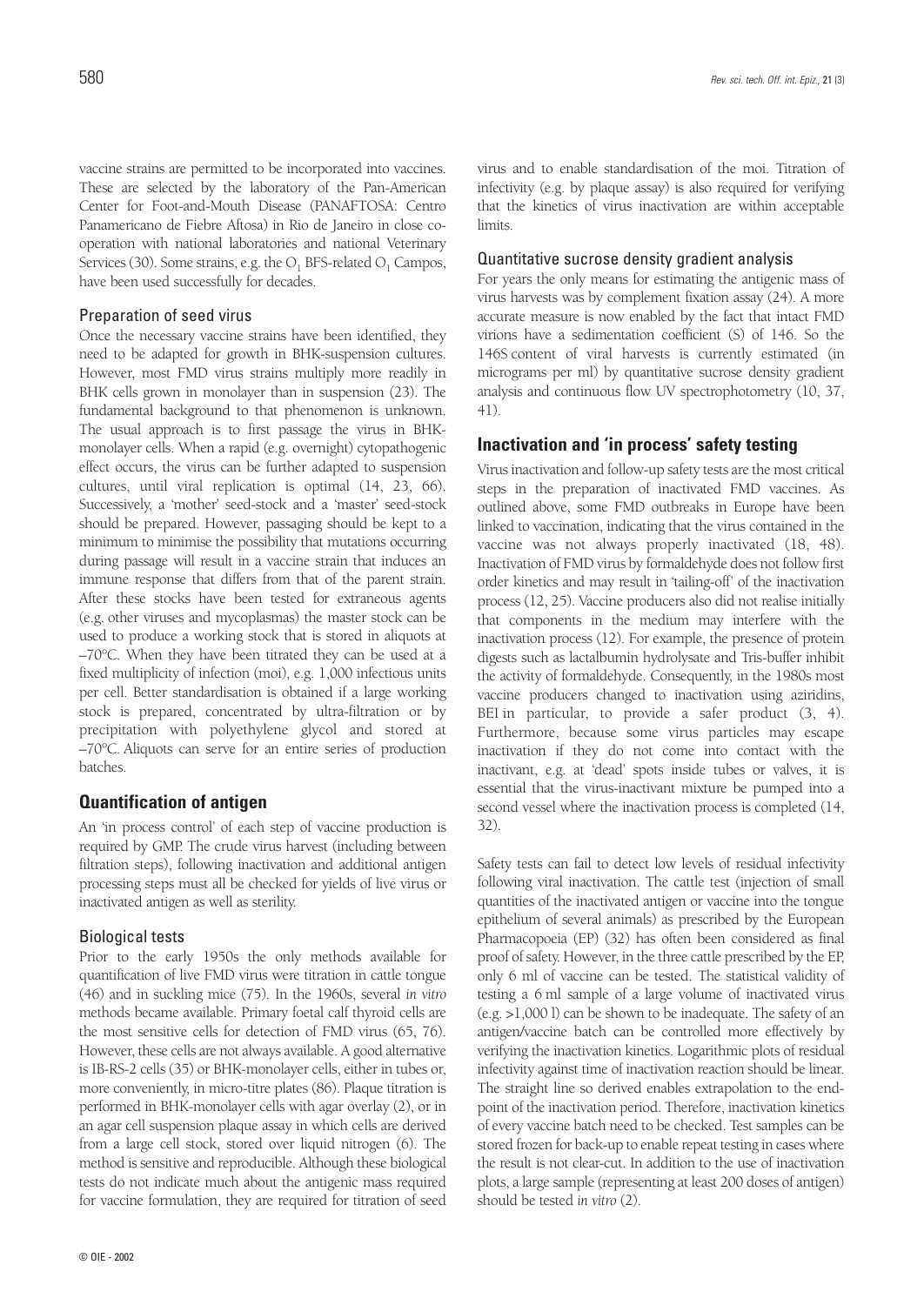Under certain conditions the inactivation plots obtained during inactivation with aziridins can also show 'tailing off'. For instance, inactivation by acetyl-ethylene-imine of FMD virus preparations concentrated by PEG demonstrated this phenomenon (7). This example clearly shows that the estimation of inactivation kinetics, as part of 'in process control', is absolutely necessary.

As aziridines are highly toxic, many manufacturers were initially reluctant to introduce this agent. Fortunately, bromoethylamine hydro-bromide (BEA), which is relatively harmless, can be used instead. The BEA is transformed into the active substance, ethylene-imine, at pH values above 8 (3, 4). This can be done shortly before use in a closed container connected to the vessel that contains the clarified virus harvest.

Vaccine preparations inactivated by aziridines have been found to be less stable than those inactivated by formaldehyde (60, 69). Batches of Frenkel-type vaccine inactivated with formaldehyde often remained fully protective for 10 years or longer, while the shelf-life of the BHK-derived vaccine inactivated with BEI usually does not last longer than two years. Furthermore, vaccines prepared from concentrated antigens inactivated with aziridine are found to be unstable at the International Vaccine Bank (UK) (38, 39).

The stability of vaccines inactivated with formaldehyde may be due to the cross-linking activity of formaldehyde (13, 59, 69). For the labile SAT 2 vaccine strains, it has been shown that stability increased significantly when, after inactivation with aziridine, the antigen was treated with formaldehyde (59, 69). Recently, a synergistic effect has been reported when formaldehyde and BEI were used simultaneously, resulting in a more than 100-fold increased inactivation rate and, therefore, increased safety (15). Sufficient inactivation can be reached within 8 hours (as opposed to over 40 hours) rendering production schedules more flexible.

### **Purification, concentration and storage of vaccine antigen**

Purification of vaccine antigens serves two purposes. Proteins that may induce allergic reactions are either removed or their quantities significantly reduced (17, 47, 54). Secondly, nonstructural proteins (NSPs) of FMD virus are similarly removed or their concentration reduced (U. Bruderer and coll., personal communication). The latter proteins are involved in the replication of FMD virus. Thus vaccines prepared from purified antigen will not induce antibodies against NSPs, while infected animals do (21, 52; U. Bruderer and coll., personal communication). Therefore, in combination with tests able to detect antibodies to the NSPs of FMD virus, differentiation between vaccinated and infected animals can be achieved. For that reason, antigens used in modern vaccines, particularly those stored in vaccine banks and intended for the rapid preparation of vaccines for emergency situations, should be shown not to induce the production of antibodies to NSPs.

In general, purification and concentration of inactivated FMD virus is carried out before the results of bacteriological and viral safety tests are available. Therefore, the vaccine bulk at that stage must be considered to contain live virus and these processes must therefore be carried out in a high-containment environment as indicated above. However, recontamination with live virus must also be precluded. Therefore, the 'quarantine' area where viral inactivation takes place must be separated from the rest of the production facility. After concentration and purification in the 'quarantine' area, the antigen can be stored at ultra-low temperatures (e.g. at –70°C) until its safety is verified. Thereafter, concentrated antigen can then be stored frozen outside the high-containment part of the facility where it is readily available for vaccine preparation.

As FMD vaccines have a shelf-life limited generally to about two years, vaccine manufacturers prefer storage of highly concentrated, inactivated antigen at ultra-low temperatures (8, 38, 51). The shelf-life of manufactured antigens can thus be extended by many years.

Concentration of FMD virus antigens destined for incorporation into vaccine enables the requisite quantity of antigen required to stimulate an effective immune response to be incorporated into a small dose (<3 ml). Even multivalent vaccines (i.e. those containing antigens of two or more serotypes) can be incorporated into volumes <5 ml.

Two alternative methods are applied for the concentration of the inactivated antigen, namely: ultra-filtration and precipitation by polyethylene glycol (PEG).

Ultra-filtration systems for concentrating FMD virus preparations were pioneered by Strohmaier (78). Later, hollow fibre systems were developed as a refinement (57). However, filter materials with cut-off values of 100,000 D and lower, result in harvests that are insufficiently purified. Conversely, cut-offs of 200,000 D and higher, result in considerable loss of 146S material (unpublished findings).

A single precipitation step with PEG is sufficient to remove allergenic components from BHK vaccines (47). In general, PEG with a molecular weight of 6,000 (PEG 6M) is used. The precipitated antigen is harvested by low speed centrifugation (85). Filtration of the precipitated antigen together with a filteraid, such as calcified diatomaceous earth, was more convenient than centrifugation (8, 51). Antigen collected in the filter-aid in a horizontal disk-type filter can be eluted in a small volume of buffer that is recycled through the filter. Highly purified products can be obtained after a second precipitation-elution cycle. No anti-NSP activity was detected in the sera of cattle that had been vaccinated repeatedly with vaccines prepared from such antigens (U. Bruderer, personal communication).

Inactivated antigen can also be efficiently precipitated with polyethylene oxide but, to the knowledge of the author, this method has not yet been applied on an industrial scale (1).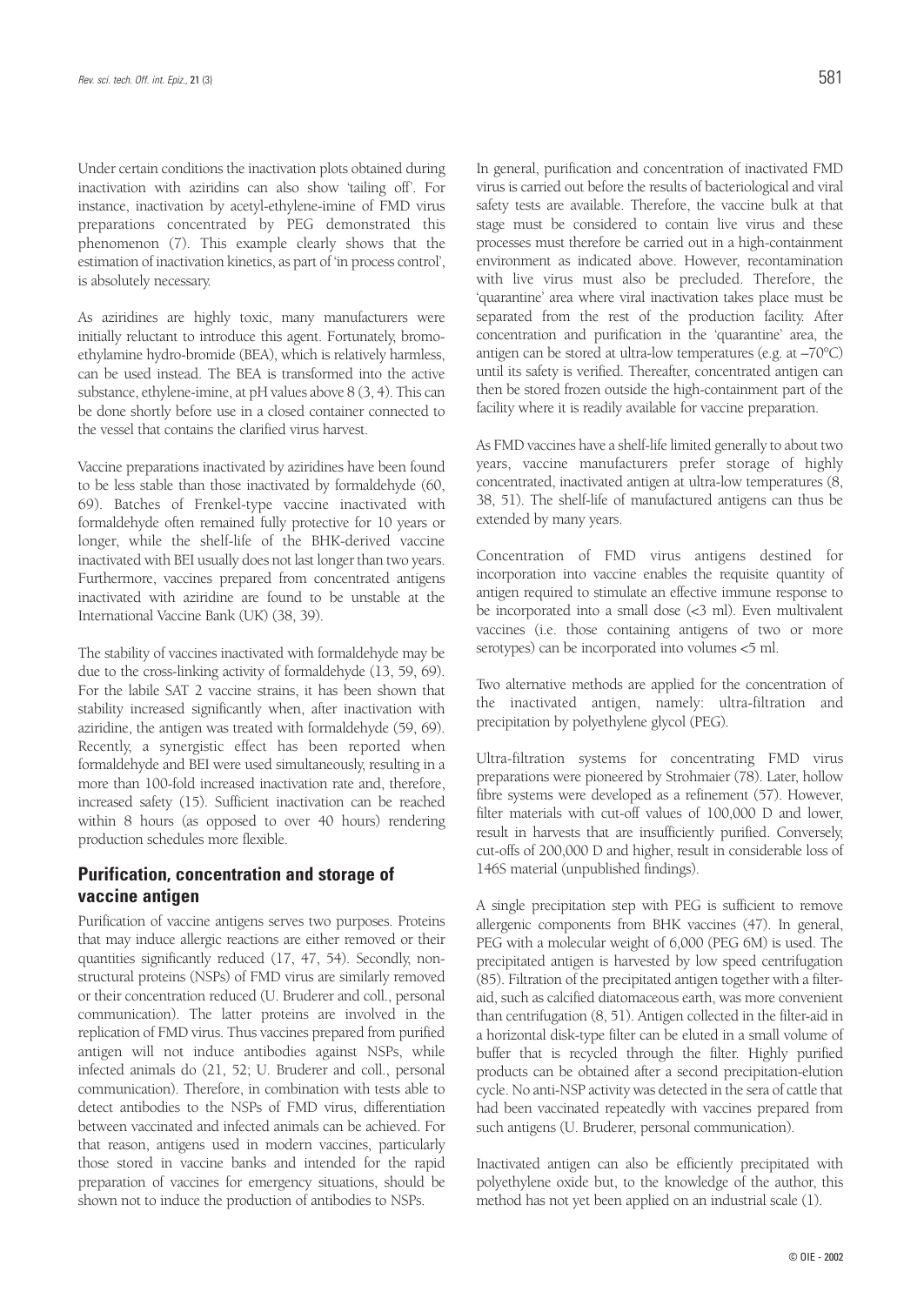For producers, concentration of the antigen and storage at ultra-low temperatures offer the great advantage that stocks of antigen can be created (e.g. for vaccine banks). Production schedules become more flexible and the rapid delivery of large quantities of vaccine is possible when needed.

### **Vaccine formulation**

To be effective, inactivated vaccines against FMD require that the purified and inactivated antigen harvest be mixed with an adjuvant that potentiates the immune response. Although numerous substances with adjuvant activity are known, only three are used in FMD vaccines, namely:  $Al(OH)_{3}$ -gel (87), saponin (34, 67), and various types of oil emulsion. The first two types of adjuvant are generally used in combination and such vaccines are usually referred to as 'aqueous'. Vaccines incorporating oil emulsions are based on the antigen being emulsified in a light mineral oil with an emulsifying agent, mannide-mono-oleate, originally developed by Freund (45). Freund's original 'complete' adjuvant also contained bacterial cell wall components. However, this causes severe adverse effects at the injection site and in veterinary practice therefore, only 'incomplete' adjuvant, i.e. without bacterial cell wall components, is acceptable. Some producers emulsify the primary emulsion once more in buffered saline containing Tween 80, which provides a product with low viscosity (60).

Good results have been obtained with oil-emulsion vaccines in South America (29, 30, 79). Immunity lasted for more than six months after primary vaccination. Application of these vaccines in cattle enabled a reduction of the frequency of vaccination from three times a year, to six-monthly intervals in the first two years of life and annual vaccination thereafter.

## Approval of vaccines

Once vaccine formulation, bottling conditions, and labels fulfil the requirements of the EP (32) or other national or international standards, safety and potency tests must be performed under the responsibility of an independent control authority.

In the classical safety test, the vaccine is inoculated intradermolingually into cattle, the part of the animal that is most susceptible to FMD virus (46). As only small volumes (2 ml per animal) can be tested and only three cattle are used, this test does not guarantee freedom of residual live virus as indicated above. The additional intramuscular injection prescribed by the EP does not contribute to better detection because this route is several orders of magnitude less sensitive than the intradermolingual route (46) or susceptible cell cultures (2, 7). The intra-dermolingual test is still used, largely for psychological reasons 'the product has been tested in the target animal by injection at the most sensitive spot'. It is also still included in the current version of the EP. However, because of the small volume tested, this test will only reveal gross contamination with live FMD virus, which can be readily detected by other tests.

The EP prescribes that a potency test in cattle must be performed before a vaccine can be released onto the market (32). Three groups of five cattle are vaccinated: one group with undiluted vaccine and the two other groups with 4- and 16-fold dilutions of the test vaccine prepared in buffer. Three weeks after vaccination, the cattle are challenged with the virus strain incorporated in the vaccine. If the feet and other areas (i.e. other than the injection sites on the tongue) remain free of lesions for a period of 8 days, the cattle are considered protected. Unvaccinated control animals must develop lesions on at least three feet. A level of  $3 PD_{50}$  based on probit analysis is required for a vaccine to pass the test.

The British Pharmacopoeia (BP) prescribes that the dilutions of vaccine be prepared in the adjuvant resulting in roughly 2- to 3-fold higher protection values compared with those obtained with the EP test  $(5)$ . Thus the high  $PD_{50}$  values reported for the vaccines stored in the International Vaccine Bank in the UK must be valued accordingly. In addition, one must keep in mind that a vaccine that just passes the 3  $PD_{50}$  by the BP test is likely to fail the EP test. In the view of the author, vaccine potency testing in Europe needs to be standardised.

In South America a different system is used by the national control laboratories (30). The test requires that 16 cattle be vaccinated with a standard dose of vaccine as prescribed by the manufacturer. Three weeks after vaccination, the animals are challenged with approximately  $10^4$  ID<sub>50</sub>. Twelve cattle (out of 16) must be protected (Argentina requires 13). If the vaccine does not pass the test the first time and if at least 10 (Argentina requires 11) cattle are protected, the manufacturer may request a second test (paid by the manufacturer). If the test fails again, the entire batch under embargo, often 2 million doses or more, is destroyed by the national control authority.

Since there is a good correlation between serum antibody titres and protection of cattle, vaccine potency can also be assessed by serology (63, 64, 84). A study in this connection was conducted under the supervision of PANAFTOSA (64). In this study, the sera from about 1,000 protection tests were used to establish an expected level of protection for each antibody titre determined using an indirect enzyme-linked immunosorbent assay (ELISA).

## Vaccine performance

There is no doubt that modern FMD vaccines, in combination with other zoo-sanitary measures, can be used both to eradicate endemic FMD and to contain and eliminate FMD outbreaks that occur in normally FMD-free countries or zones (16, 50). A number of studies with potent vaccines have shown that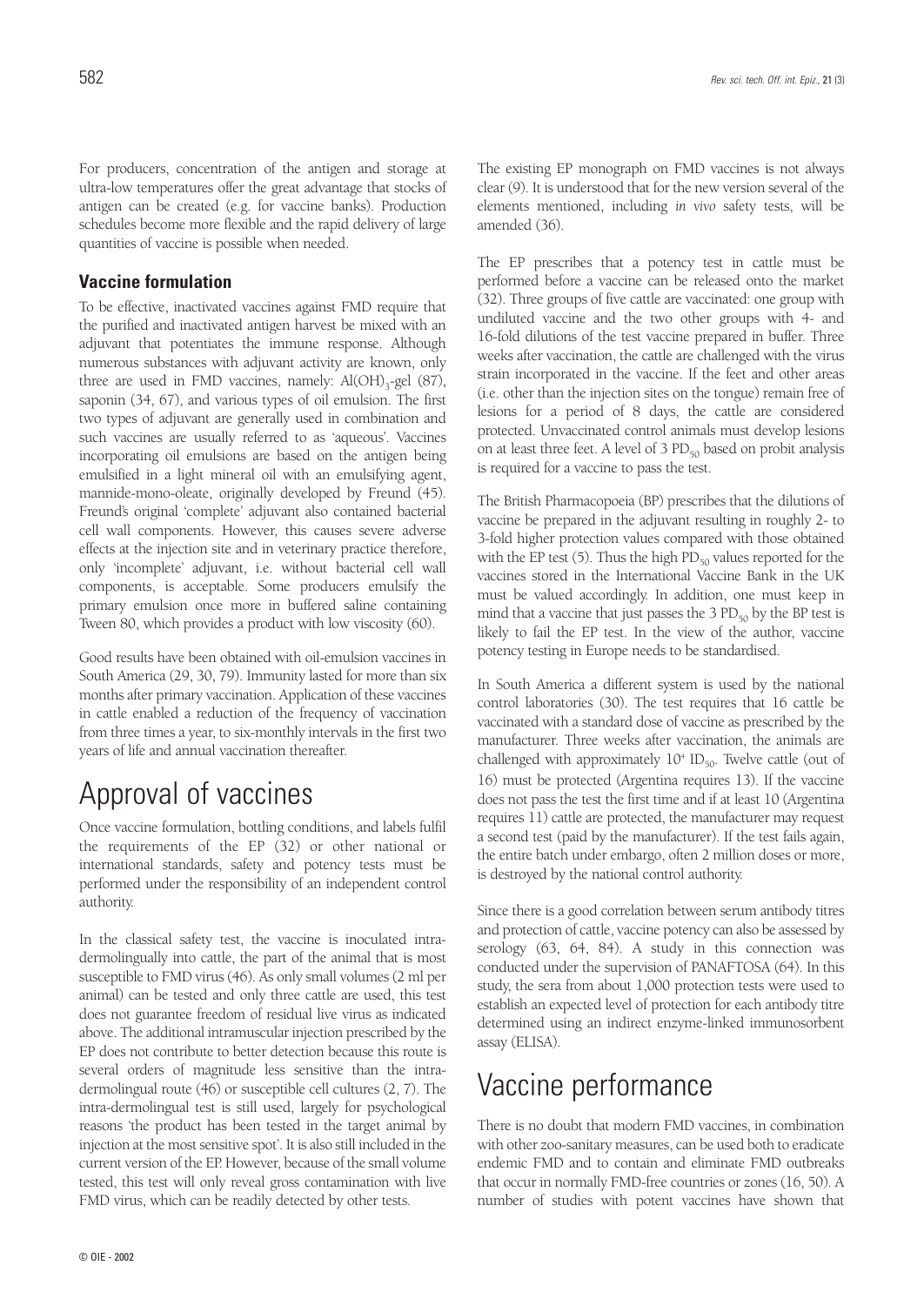contact transmission can be rapidly reduced by such vaccines (33, 72) and that within 3-5 days of vaccination of pigs, cattle and sheep, the animals concerned develop effective immune responses (40, 71, 72, 74, 80).

However, two basic issues are currently matters of debate and contention, as follows:

*a*) the biological significance of the fact that vaccinated animals may in some cases be infected in the face of vaccination and, despite protection from clinical disease, become persistently infected, i.e. carriers

*b*) the safety of exports of live animals and other animal-derived commodities from countries or zones that practice routine vaccination against FMD.

An issue related to these two points is the period of time that should elapse between the cessation of vaccination following an outbreak controlled by vaccination in a normally FMD-free country and resumption of exports of FMD-susceptible animals and animal products to FMD-free countries or zones. The OIE has already proposed a reduction of the time period to six months, as explained in the introduction to this special issue of the OIE *Scientific and Technical Review* (83).

The availability of tests, including those for antibodies against NSPs, that can be used to differentiate between animals that are serologically positive to structural proteins of FMD virus as a result of infection, as opposed to vaccination, provides a powerful tool to address these issues. More importantly, these tests can in many, but not all, cases be used to differentiate between animals that have merely been vaccinated and those that have been infected subsequent to vaccination (21, 73; U. Bruderer, personal communication). At present it is accepted that the use of NSP tests can be used to verify absence of infection in vaccinated cattle on a herd basis. Whether this is possible for individual animals is currently uncertain because the sensitivity and specificity of NSP tests have not yet been satisfactorily established. It is therefore vital that this is done as soon as possible.

It is a contention that routine vaccination should not be an automatic constraint on exports of FMD-susceptible livestock and their products to FMD-free countries as implied in the current chapter on FMD in the OIE *International Animal Health Code*(61). The reason is that such exports have not been shown to have initiated FMD outbreaks in the past. Furthermore, with suitable assurances on the levels of herd immunity prevailing in the exporting country and, subject to risk assessment and mitigation of unacceptable risks factors identified, it is likely **and all the set of the set of the set of the set of the set of the set of the set of the set of the set of the set of the set of the set of the set of the** 

that the risk of importation from countries that practise routine vaccination can be reduced to acceptably low levels. This approach is not, however, provided for in the current *International Animal Health Code*. This is an issue that requires reconsideration by the OIE.

The question of the prevalence and epidemiological significance of carrier cattle in vaccinated populations remains unresolved because there is little data on the issue. It therefore seems obvious that for the time being, individual countries need to decide whether to follow the recommendations laid down in the FMD chapter of the *International Animal Health Code* or, make their own judgement on the basis of scientific risk analysis.

Field experience has shown that following extended outbreaks controlled by the vaccination of entire livestock populations, the biological significance of vaccinated carrier cattle and the risk they represent is small. What has not been addressed so far is the probability that control by vaccination of limited outbreaks (where only a small proportion of the livestock population involved) (e.g. <10%, as in the Netherlands in 2001) represents an even smaller risk. Assessment of that risk might well demonstrate that it represents an acceptable risk. A reassessment of this issue may lead the OIE and international trade organisations to the conclusion that either stamping-out or vaccination of a limited fraction of the livestock population should have similar consequences for future exports, provided that prior serological screening demonstrates freedom from viral circulation. This would enable responsible veterinary authorities to select the best alternative for eradication of outbreaks without undue concerns about future trade opportunities.

## Acknowledgments

The critical reading of the manuscript by Dr Paul Sutmoller and his valuable suggestions are greatly appreciated. The author would also like to thank Dr Raoul Casas for the information he provided on the situation in South America and Mr Daniel Ramos for helping with an unwilling computer.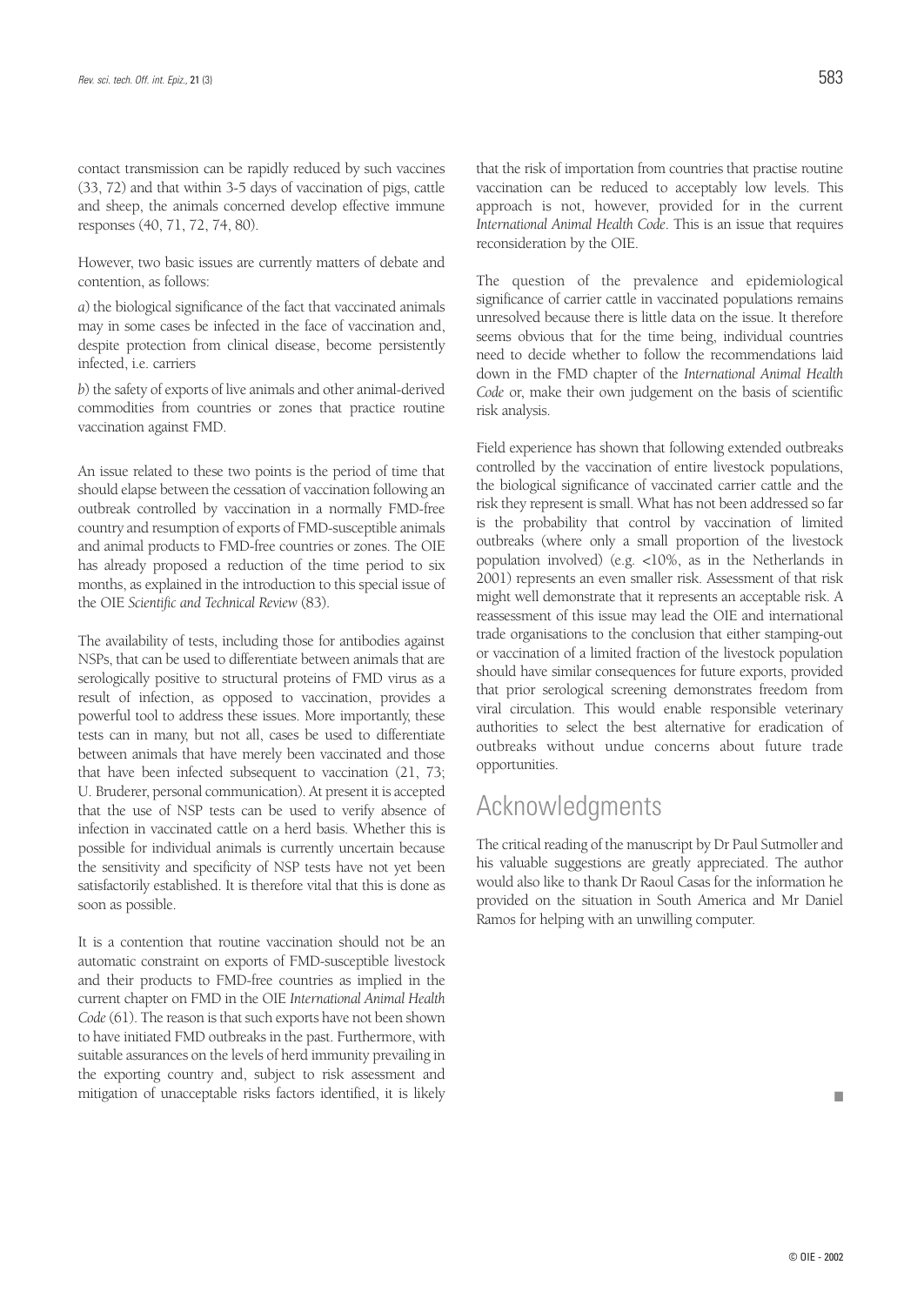## **Mise au point et propriétés des vaccins à virus inactivé de la fièvre aphteuse**

### S.J. Barteling

#### **Résumé**

L'auteur retrace brièvement l'historique de la production des vaccins contre la fièvre aphteuse. Il expose les progrès obtenus grâce aux cultures de lignées cellulaires en monocouche et en suspension. Il passe en revue les aspects essentiels pour la production des vaccins modernes, tels que l'inactivation de l'antigène viral, la concentration et la purification successives de l'antigène, ainsi que la formulation finale du vaccin. Outre la grande souplesse conférée au producteur par le stockage à très basse température de l'antigène concentré, cette technique a également permis aux organisations nationales et internationales de créer des banques de vaccins.

La purification des antigènes du virus de la fièvre aphteuse, y compris l'élimination des protéines non structurales, permet de distinguer les réponses immunes des animaux vaccinés de celle des animaux infectés par le virus de la fièvre aphteuse. L'utilisation conjointe d'un vaccin purifié et d'épreuves de recherche des anticorps dirigés contre les protéines non structurales fournit donc un moyen pratique de marquage capable de reconnaître les animaux qui ont été infectés à la suite de la vaccination.

Compte tenu des bons résultats obtenus avec les vaccins modernes utilisés en cas d'épizootie et de la possibilité de dépister les animaux porteurs au sein des troupeaux vaccinés, l'auteur suggère que l'OIE reconsidère le bien-fondé de la différence entre les conditions exigées pour la reprise des exportations, d'une part, des pays pratiquant l'abattage sanitaire et, d'autre part, de ceux pratiquant la vaccination pour le contrôle d'une épizootie.

#### **Mots-clés**

Banques de vaccins – Bonnes pratiques de fabrication – Fièvre aphteuse – Inactivation virale – Production de virus – Prophylaxie.

■

## **Elaboración y propiedades de las vacunas inactivadas contra la fiebre aftosa**

#### S.J. Barteling

#### **Resumen**

El autor repasa los antecedentes históricos de la producción de vacunas contra la fiebre aftosa, exponiendo sucintamente los progresos conseguidos gracias al uso de cultivos de líneas celulares en suspensión o monocapa. Después se centra en los aspectos más importantes de la producción de las vacunas modernas, como la inactivación del antígeno vírico, los procesos sucesivos de concentración y purificación del mismo y la formulación final de la vacuna. El almacenamiento del antígeno concentrado a temperaturas ultra bajas ofrece al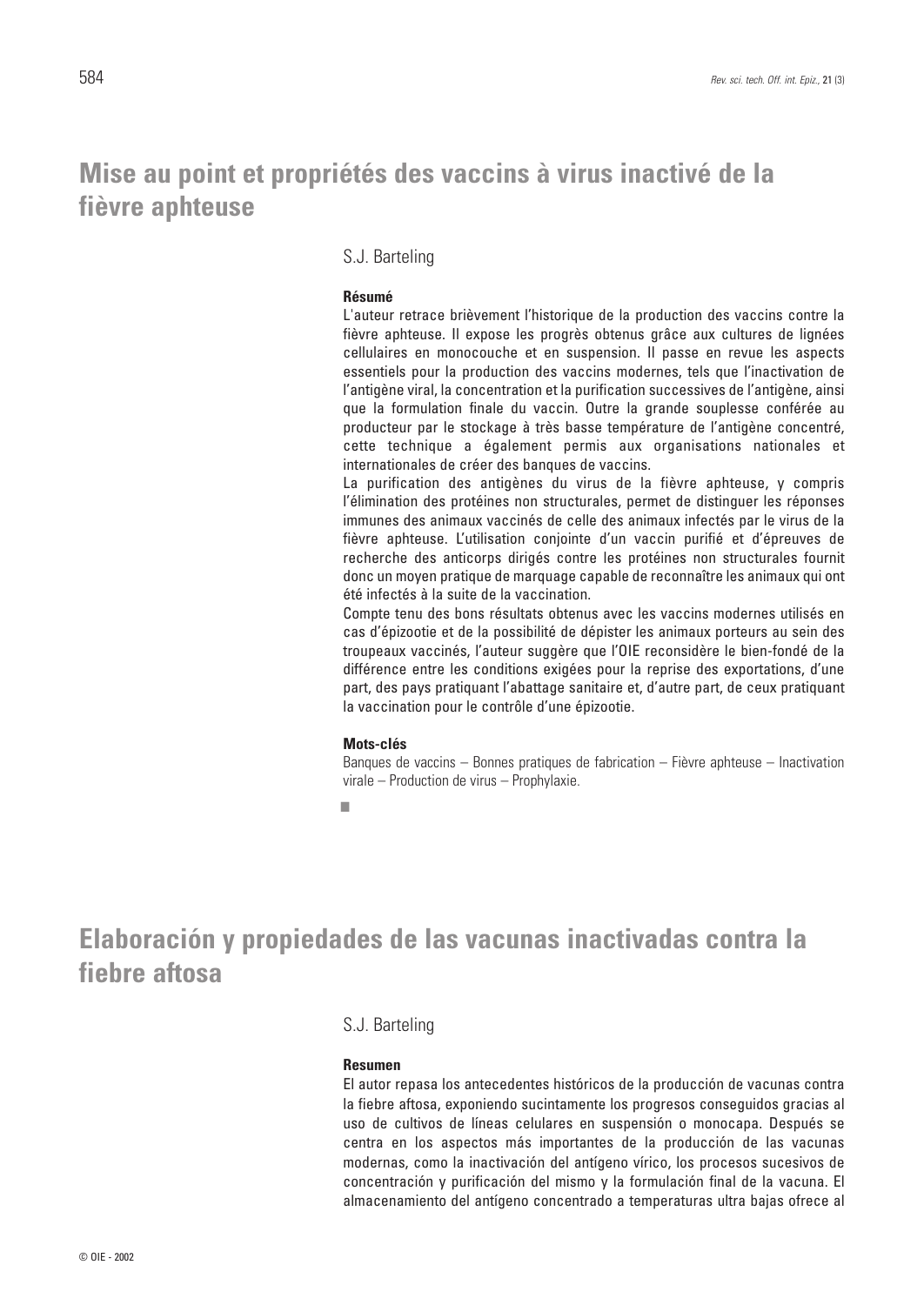fabricante mayor flexibilidad y a los organismos nacionales e internacionales la posibilidad de crear bancos de vacunas.

La purificación de los antígenos del virus de la fiebre aftosa (proceso que comprende la extracción de las proteínas no estructurales) hace posible distinguir entre la respuesta inmunitaria de ejemplares vacunados y la de animales infectados por el virus vivo. Por ello el uso combinado de vacunas purificadas y pruebas de detección de anticuerpos contra proteínas no estructurales constituye en esencia un sistema de marcaje para identificar los ejemplares vacunados.

Basándose en los buenos resultados obtenidos con las vacunas modernas utilizadas en caso de epizootia, y en la posibilidad de someter los hatos vacunados a pruebas de criba para detectar a los animales portadores, el autor sugiere que la OIE vuelva a examinar la justificación de la diferencia entre las condiciones exigidas para que un país pueda reemprender las exportaciones cuando practica el sacrificio sanitario y cuando practica la vacunación para luchar contra una epizootia.

#### **Palabras clave**

Bancos de vacunas – Buenas prácticas de fabricación – Control – Fiebre aftosa – Inactivación de virus – Producción de virus.

■

## **References**

- 1. Adamowicz Ph., Legrang B., Guerche J. & Prunet P. (1974). Un nouveau procédé de concentration et de purification du virus. Application du virus de la fièvre aphteuse produit sur cellules BHK21 pour l'obtention des vaccins hautement purifiés. *Bull. Off. int. Epiz.*, **81**, 1125-1150.
- 2. Anderson E.C., Capstick P.B., Mowat G.N. & Lech F.B. (1970). – *In vitro* method for safety testing of foot-and-mouth disease vaccines. *J. Hyg. (Camb.)*, **68**, 159-172.
- 3. Bahnemann H.G. (1975). Binary ethylenimine as an inactivant for foot-and-mouth disease virus and its application for vaccine production. *Arch. Virol.*, **47**, 47-56.
- 4. Bahnemann H.G. (1990). Inactivation of viral antigens for vaccine preparation with particular reference to the application of binary ethylenimine. *Vaccine*, **8**, 299-303.
- 5. Barnett P.V. & Carabin H. (2002). A review of emergency footand-mouth disease (FMD) vaccines. *Vaccine*, **20**, 1505-1514.
- 6. Barteling S.J. (1972). The use of frozen cells in the agar-cell suspension titration technique. *Arch. ges. Virusforsch.*, **38**, 271-273.
- 7. Barteling S.J. (1983). Innocuity testing of foot-and-mouth disease vaccines. II: Aziridine-inactivated antigen produced in baby hamster kidney cells. *J. biol. Standard.*, **11**, 305-312.
- 8. Barteling S.J. (1987). Foot-and-mouth disease vaccine production and research in The Netherlands. *Vet. Q. (suppl.)*, **9**, 5-15.
- 9. Barteling S.J. (1998). Interaction between the Research Group and the European Pharmacopoeia Committee. Items of the FMD Monograph to be reconsidered. *In* Report of the Research Group of the Standing Technical Committee of the European Commission for the Control of Foot-and-Mouth Disease, 23-26 September 1997, Brasov, Romania. Food and Agriculture Organization, Rome, 16-21.
- 10. Barteling S.J. & Meloen R.H. (1974). A simple method for the quantification of 140S particles of foot-and-mouth disease virus. *Arch. ges. Virusforsch.*, **45**, 362-364.
- 11. Barteling S.J., Sugimori T. & Leeuw P.W. de (1979). Vaccination experiments in cattle and pigs with foot-andmouth disease vaccines prepared from polyethylene-glycolpurified virus produced in growing BHK-suspended cell cultures. *Bull. Off. int. Epiz.*, **91**, 101-117.
- 12. Barteling S.J. & Woortmeijer R. (1984). Formaldehyde inactivation of foot-and-mouth disease virus. Conditions for the preparation of safe vaccine. *Arch. Virol.*, **80** (2-3), 103-117.
- 13. Barteling S.J. & Anemaet D.A.J. (1987). Challenging settled opinions in classic foot-and-mouth disease vaccine preparation. *Dev. biol. Standard.*, **66**, 531.
- 14. Barteling S.J. & Vreeswijk J. (1991). Developments in footand-mouth disease vaccines. Review*. Vaccine*, **9**, 75-88.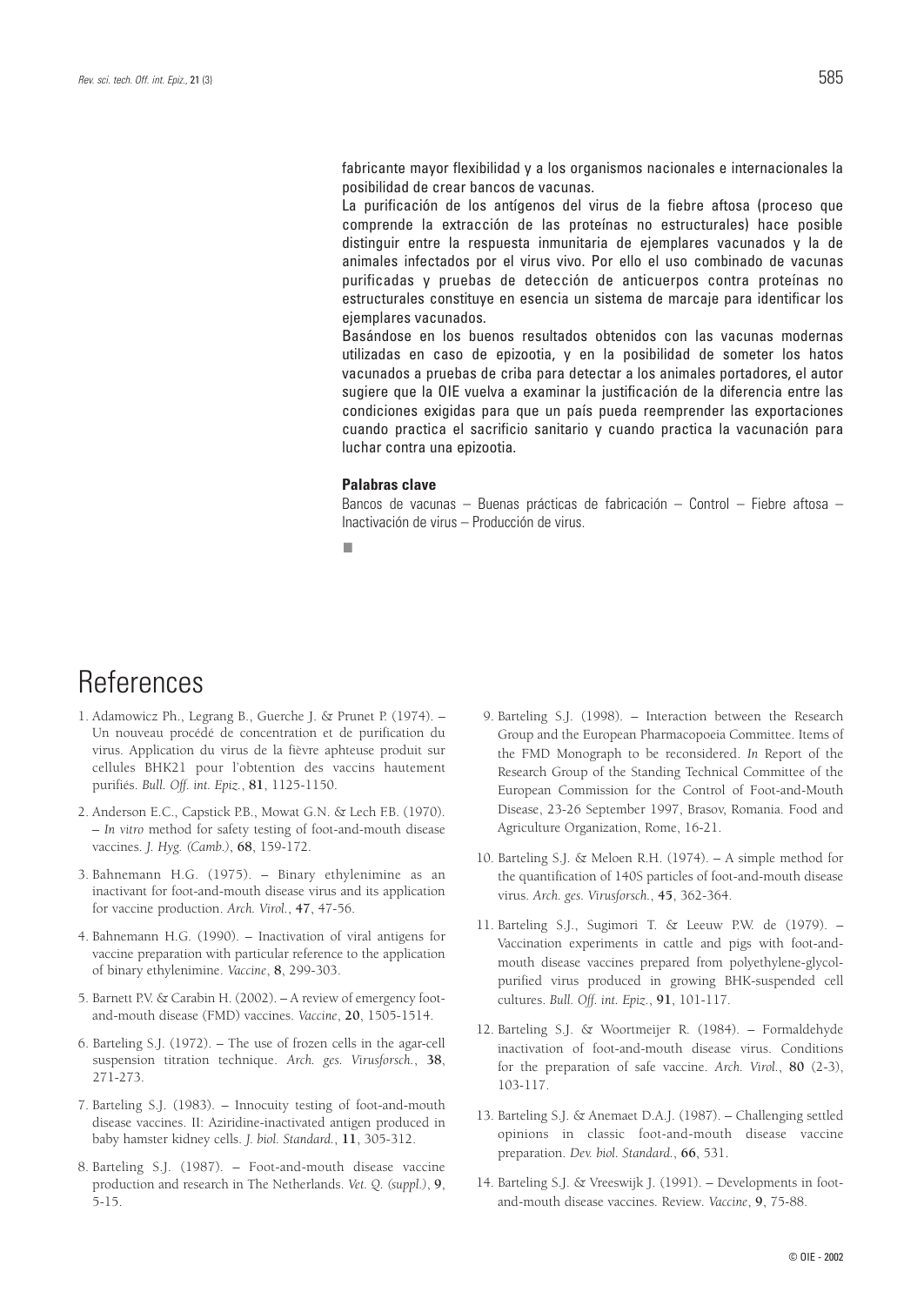- 15. Barteling S.J. & Ismael Cassim N. (2000). Formaldehyde increases the inactivation rate of foot-and-mouth virus at least by a hundred-fold. *In* Report of the Research Group of the Standing Technical Committee of the European Commission for the Control of Foot-and-Mouth Disease, 5-8 September, Borovets, Bulgaria. Food and Agriculture Organization, Rome, 19 pp.
- 16. Barteling S.J. & Sutmoller P. (2002). Culling versus vaccination: challenging a dogma in veterinary (FMD) science. *In* Report of the Research Group of the Standing Technical Committee of the European Commission for the Control of Foot-and-Mouth Disease, 17-20 September, Izmir, Turkey. Food and Agriculture Organization, Rome (in press).
- 17. Bauer K., Kaaden O.R. & Mussgay M. (1970). Experimentelle Untersuchungen uber Allergien vom Spättyp nach der Schutzimpfung von Rindern mit Maul- und Klauenseuche (MKS)-Vakzinen. *Berl. Münch. tierärztl. Wochenschr*., **83**, 292.
- 18. Beck E. & Strohmaier K. (1987). Subtyping of European foot-and-mouth disease virus strains by nucleotide sequence determination. *J. Virol.*, **61**, 1621-1629.
- 19. Bekkum J.G. van, Fish R.C. & Dale C.N. (1963). Immunogenic studies in Dutch cattle vaccinated with types O, A, C foot-and-mouth disease vaccines under field conditions. *Am. J. vet. Res.*, **24**, 77.
- 20. Bekkum J.G. van, Bool P.H. & Vermeulen C.J. (1967). Experience with the vaccination of pigs for the control of footand-mouth disease in the Netherlands. *Tijdschr. Diergeneeskd.*, **92**, 87.
- 21. Bergmann I.E., Malirat Neitsert E., Beck E., Panizutti N., Sanchez C. & Falczuk A. (2000). – Improvement of a serodiagnostic strategy for foot-and-mouth disease virus surveillance in cattle under systematic vaccination: a combined system of indirect ELISA-3ABC with an enzymelinked immuno-electrotransfer blot assay. *Arch. Virol.*, **145**, 473-489.
- 22. Black L., Nichols M.J., Rweyemamu M.M., Ferrari R. & Zunino M.A. (1986). – Foot-and-mouth disease vaccination: a multifactorial study of the influence of antigen dose and potentially competitive immunogens on the response of cattle of different ages. *Res. vet. Sci.*, **40** (3), 303-307.
- 23. Bolwell C., Brown A.L., Barnett P.V., Campbell R.O., Clarke B.E., Parry N.R., Ouldridge E.J., Brown F. & Rowlands D.J. (1989). – Host cell selection of antigenic variants of footand-mouth disease virus. *J. gen. Virol.*, **70**, 45-57.
- 24. Bradish C.J., Jowet R. & Kirkham J.B. (1964). The fixation of complement by virus-antibody complexes: equivalence and inhibition in the reactions of the viruses of tomato bushy shunt and foot-and-mouth disease with rabbit and guinea-pig antisera. *J. gen. Microbiol.*, **35**, 27.
- 25. Brown F. (2001). Inactivation of viruses by aziridines. *Vaccine*, **20**, 322-327.
- 26. Brown F., Cartwright B. & Stewart D.L. (1963). The effect of various inactivating agents on the viral and ribonucleic acid infectivities of foot-and-mouth disease virus and on its attachment to susceptible cells. *J. gen. Microbiol.*, **31**, 179.
- 27. Capstick P.B., Telling R.C., Chapman W.G. & Stewart D.L. (1962). – Growth of a cloned strain of hamster kidney cells in suspended cultures and their susceptibility to the virus of foot-and-mouth disease. *Nature (London)*, **195**, 1163.
- 28. Capstick P.B., Garland A.J., Chapman W.G. & Masters R.C. (1965). – Production of foot-and-mouth disease virus antigen from BHK 21 clone 13 cells grown and infected in deep suspension cultures. *Nature*, **205**, 1135-1136.
- 29. Casas Olascoaga R. (1978). Summary of current research of Pan American Foot-and-Mouth Disease Center on oil adjuvanted vaccines. *Bull. Off. int. Epiz.*, **89**, 1015-1054.
- 30. Casas Olascoaga R., Gomes I., Rosenberg F.J., Auge de Mello P., Astudillo V. & Magallanes N. (1999). – Fiebre aftosa. Atheneu, Sao Paulo, 458 pp.
- 31. Chapman W.G. & Ramshaw I.A. (1962). Growth of a cloned strain of hamster kidney cells in suspended cultures and their susceptibility to the virus of foot-and- mouth disease. *Nature*, **195**, 1163.
- 32. Council of Europe (2002). Vaccines for veterinary use. Footand-mouth disease (ruminants) vaccine (inactivated). *In* European Pharmacopoeia, 4th Ed. Council of Europe, Strasbourg, 2266.
- 33. Cox S.J., Barnett P.V., Dani P. & Salt J.S. (1999). Emergency vaccination of sheep against foot and mouth disease: protection against disease and reduction in contact transmission. *Vaccine*, **17**, 1858-1868.
- 34. Dalsgard K. (1977). The adjuvant activity of 'Quil-A' in trivalent vaccination of cattle and guinea-pigs against footand-mouth disease. *Acta vet. scand.*, **18**, 367.
- 35. De Castro M.P. (1964). Behavior of foot-and-mouth disease virus in cell cultures: susceptibility of the IB-RS-2 cell line. *Arq. Inst. Biol.*, **31**, 63.
- 36. De Clercq K. & Mackay D.K.J. (2002). Regulation of FMD vaccines within the European Union. *In* Report of the Research Group of the Standing Technical Committee of the European Commission for the Control of Foot-and-Mouth Disease, 17-20 September, Izmir, Turkey. Food and Agriculture Organization, Rome (in press).
- 37. Doel T.R., Fletton B. & Staple R.F. (1982). Further developments in the quantification of small RNA viruses by UV photometry of sucrose density gradients. *Dev. biol. Standard.*, **50**, 209-219.
- 38. Doel T.R. & Collen T. (1984). The detection and inhibition of proteolytic enzyme activity in concentrated preparations of inactivated foot-and-mouth disease virus concentrates. *J. biol. Standard.*, **12**, 247.
- 39. Doel T.R. & Pullen L. (1990). International bank for footand-mouth disease vaccine: stability studies with virus concentrates and vaccines prepared from them. *Vaccine*, **8**, 473-478.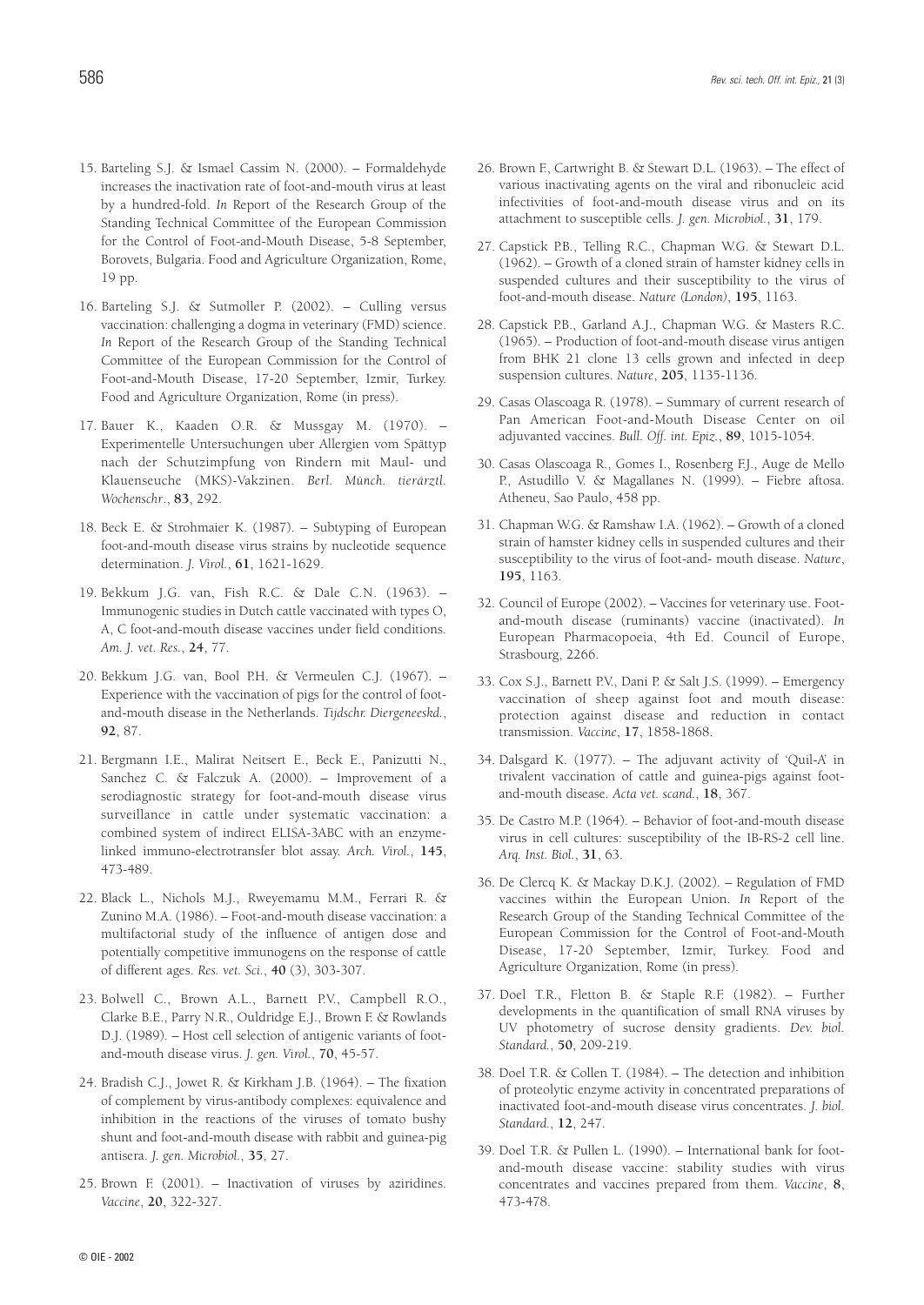- 40. Doel T.R., Williams L. & Barnett P.V. (1994). Emergency vaccination against foot-and-mouth disease: the rate of development of immunity and its implications for the carrier state. *Vaccine*, **12**, 592-600.
- 41. Fayet M.T., Fargeaud D., Louisot P., Stellmann C. & Roumiantzeff M. (1971). – Mesure physicochimique des particules 140 S du virus de la fièvre aphteuse. *Ann. Inst. Pasteur*, **121**, 107.
- 42. Fogedby E. (1963). Review of epizootiology and control of foot-and-mouth disease in Europe 1937 to 1961. *In* Report of the Secretary of the European Commission for the Control of Foot-and-Mouth Disease, June 1962. Food and Agriculture Organization, Rome, 105 pp.
- 43. Fontaine J. (1985). Vaccination and prophylaxis of foot and mouth disease in France and Europe. *Sci. vét. Méd. comp.*, **87**, 47.
- 44. Frenkel H.S. (1947). La culture de virus de la fièvre aphteuse sur l'épithélium de la langue des bovidés. *Bull. Off. int. Epiz.*, **28**, 155-192.
- 45. Freund J. & Thompson K.M. (1945). A simple rapid technique of preparing water-in-oil emulsions of penicillin, drugs and biologicals. *Science*, **101**, 468.
- 46. Henderson W.M. (1949). The quantitative study of footand-mouth disease virus. Her Majesty's Stationery Office (HMSO), London. *ARC Report,* **8**, 1-50.
- 47. Kaaden O.R., Dietzschold B., Matheka H.D., Tokui T. (1971). – Konzentrierung und Reinigung von Maul- und Klauenseuche (MKS)-Virus durch Polyaethylenglykol (PEG) (Concentration and purification of foot-and-mouth disease [FMD] virus by polyethylenglycol [PEG]) [in German]. *Arch. ges. Virusforsch.*, **35** (1), 104-113.
- 48. King A.M.Q., Underwood B.O., McCahon D., Newman J.W.I. & Brown F. (1981). – Biochemical identification of viruses causing the 1981 outbreaks of foot and mouth disease in the UK. *Nature*, **293** (5832), 479-480.
- 49. Leeuw P.W. de, Tiessink J.W.A. & Frenkel S. (1979). Vaccination of pigs with formaldehyde inactivated aluminium hydroxide foot-and-mouth disease vaccines, potentiated with diethylaminoethyldextran (DEAE-D). *Zentralbl. Veterinärmed.*, *B*, **26** (2), 85-97.
- 50. Leforban Y. (2002). How predictable were the outbreaks of foot and mouth disease in Europe in 2001 and is vaccination the answer? *In* Foot and mouth disease: facing the new dilemmas (G.R. Thomson, ed.). *Rev. sci. tech. Off. int. Epiz.*, **21** (3), 549-556.
- 51. Lei L.C. (1980). Introductory study on the storage of inactivated, concentrated foot-and-mouth disease antigen for emergency vaccinations. *In* Report of the Research Group of the Standing Technical Committee of the European Commission for the Control of Foot-and-Mouth Disease, Tübingen, Germany. Food and Agriculture Organization, Rome, 34.
- 52. Mackay D.K.J. (1998). Differentiating infection from vaccination in foot-and-mouth disease. *Vet. Q.* (suppl. 2), **20**, 2-5.
- 53. McKercher P.D. & Gailiunas P. (1969). Response of swine to inactivated foot-and-mouth disease vaccines. Duration of immunity and local tissue reaction. *Arch. ges. Virusforsch.*, **28** (2), 165-176.
- 54. Mayr A., Ringeisen J., Baljer G., Bibrack B., Wallner J. & Zimmer H. (1969). – Untersuchungen uber Art, Umfang und Ursachen von Impfschaden nach der Maul-und Klauenseuche-Schutzimpfung in Bayern in den Jahren 1967/68. *Zentralbl. Veterinärmed., B*, **16**, 487.
- 55. Meloen R.H. (1976). Localisation on foot-and-mouth disease virus (FMDV) of an antigenic deficiency induced by passage in BHK-cells. *Arch. Virol.*, **51** (4), 299-306.
- 56. Michelsen E. (1961). Experience with vaccination of pigs. *Arch. experim. VetMed.*, **15**, 317.
- 57. Morrow A.W., Whittle C.J. & Eales W.A. (1974). A comparison of methods for the concentration of foot-andmouth disease virus for vaccine preparation. *Bull. Off. int. Epiz.*, **81**, 1155-1167.
- 58. Mowat G.N. & Chapman W.G. (1962). Growth of foot-andmouth disease virus in a fibroblastic cell line derived from hamster kidneys. *Nature*, **194**, 253.
- 59. Mowat G.N., Masters R.C. & Prince M.J. (1973). Enhancement of immunizing potency of foot-and-mouth disease vaccine for cattle by treatment of the antigen with formaldehyde. *Arch. ges. Virusforsch.*, **41** (4), 365-370.
- 60. Mowat G.N. (1974). A comparison of the adjuvant effects of saponin and oil emulsions in foot-and-mouth disease vaccines for cattle. *Bull. Off. int. Epiz.*, **81**, 1319.
- 61. Office International des Epizooties (OIE) (2002). International animal health code: mammals, birds and bees, 11th Ed. OIE, Paris, 511 pp.
- 62. Pastoret P.-P. (1996). Report on FMD control to the European Commission, EEC Document VI/7509/96.
- 63. Pay T.W.F. & Hingley P.J. (1992). Foot-and-mouth disease vaccine potency test in cattle: the interrelationship of antigen dose, serum neutralizing antibody response and protection from challenge. *Vaccine*, **10** (10), 699-706.
- 64. Periolo O.H., Seki C., Grigera P.R., Robiolo B., Fernandez G., Maradei E., D'Aloia R. & La Torre J.L. (1993). – Large-scale use of liquid phase blocking sandwich ELISA for the evaluation of protective immunity against aphthovirus in cattle vaccinated with oil-adjuvanted vaccines in Argentina. *Vaccine*, **11** (7), 754-760.
- 65. Plowright W. & Ferris R.D. (1961). The preparation of bovine thyroid monolayers for use in virological investigations. *Res. vet. Sci.*, **2**, 149.
- 66. Radlett P.J., Pay T.W.F. & Garland A.J.M. (1985). The use of BHK suspension cells for the commercial production of footand-mouth disease vaccines over a twenty year period. *Dev. biol. Standard.*, **60**, 163.
- 67. Rivenson S. (1958). La saponina en la inmunidad antiaftosa. *Gac. vet. (Buenos Aires)*, **20**, 116.